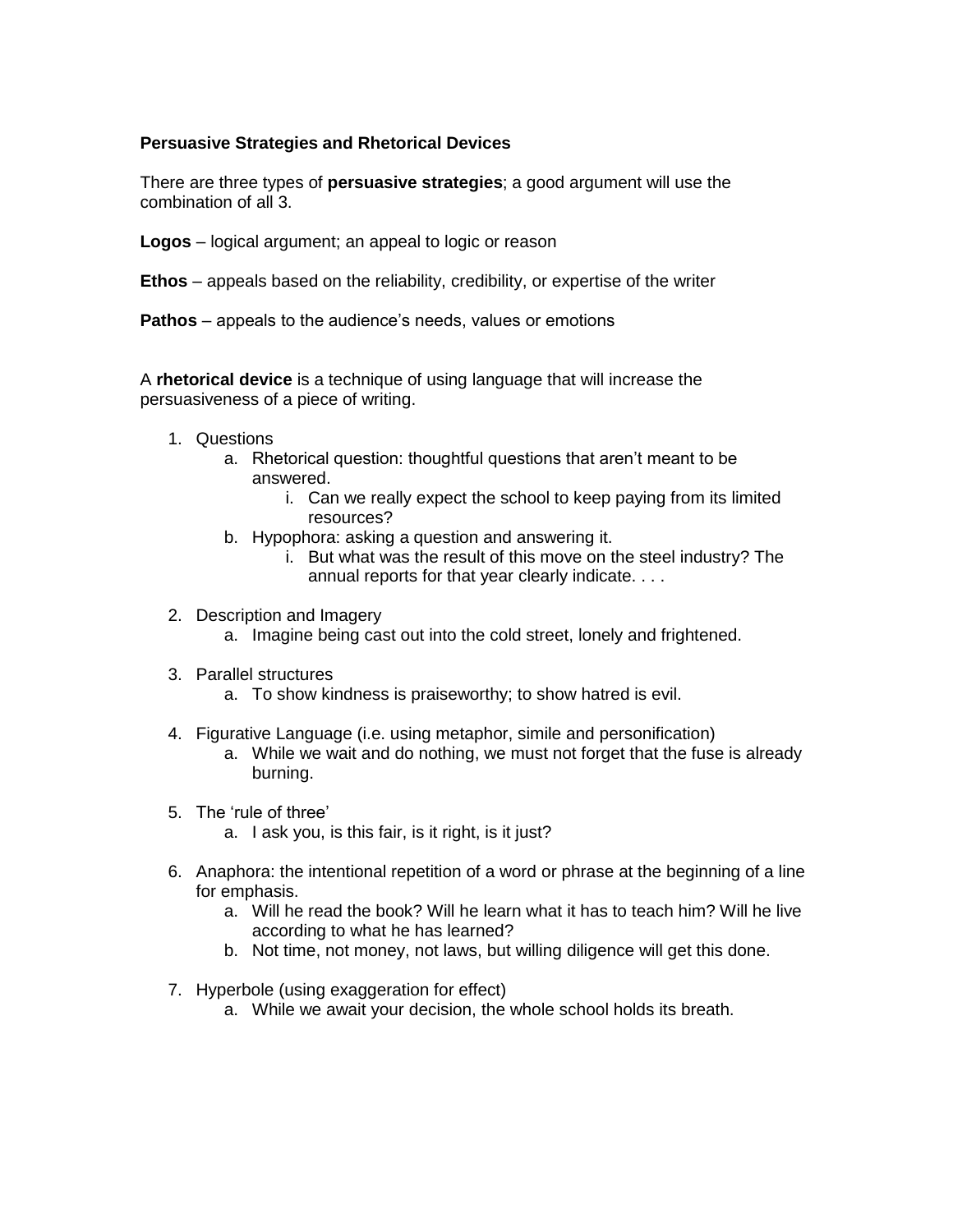- 8. Anecdote
	- a. An anecdote is a short and interesting story taken from your past experience - or that of someone you know or have heard about. Audiences love anecdotes.
- 9. Euphemisms and connotation
	- a. overweight vs. fat
	- b. issue vs. problem
- 10. Downplaying and understating
	- a. Using key words to make important things seem unimportant i. Mere, merely, so-called, however, although, despite
	- b. Expressing things in such a way as to understate it's importance
		- i. The earthquake interrupted business somewhat in the downtown area.
- 11. Distinctio
	- a. The intentional reference or definition of a word in order to remove confusion, misunderstanding or ambiguity
		- i. By "impossible" I mean currently beyond our technological capabilities
- 12. Apophasis
	- a. The raising of an issue by claiming not to mention it
		- i. We won't even talk about his criminal record…
- 13. Loaded Language
	- a. Wording that attempts to influence an audience by using appeal to emotion or stereotypes. Such wording is also known as highinference **language** or **language** persuasive techniques.

Loaded Language Examples

The term ["loaded language"](http://www.yourdictionary.com/loaded-language) refers to words, phrases, and overall verbal and written communication that is intended to inspire [emotion](http://www.yourdictionary.com/emotion) in the reader or listener. This usage of language to appeal to emotion is used in everyday conversation and is often used by politicians, public figures, advertisers and corporations.

# *Defining Loaded Language*

Loaded language is considered a persuasive technique and has also been called emotive language, high-inference language, or loaded terms. It is often used in order to:

- Gain support
- Sway opinions
- Degrade others (such as in a political campaign)
- Gain a political foothold
- Push an agenda

Some have even claimed that the use of loaded language is a brainwashing technique.

The noted writer George Orwell in discussion of using loaded language had this to say: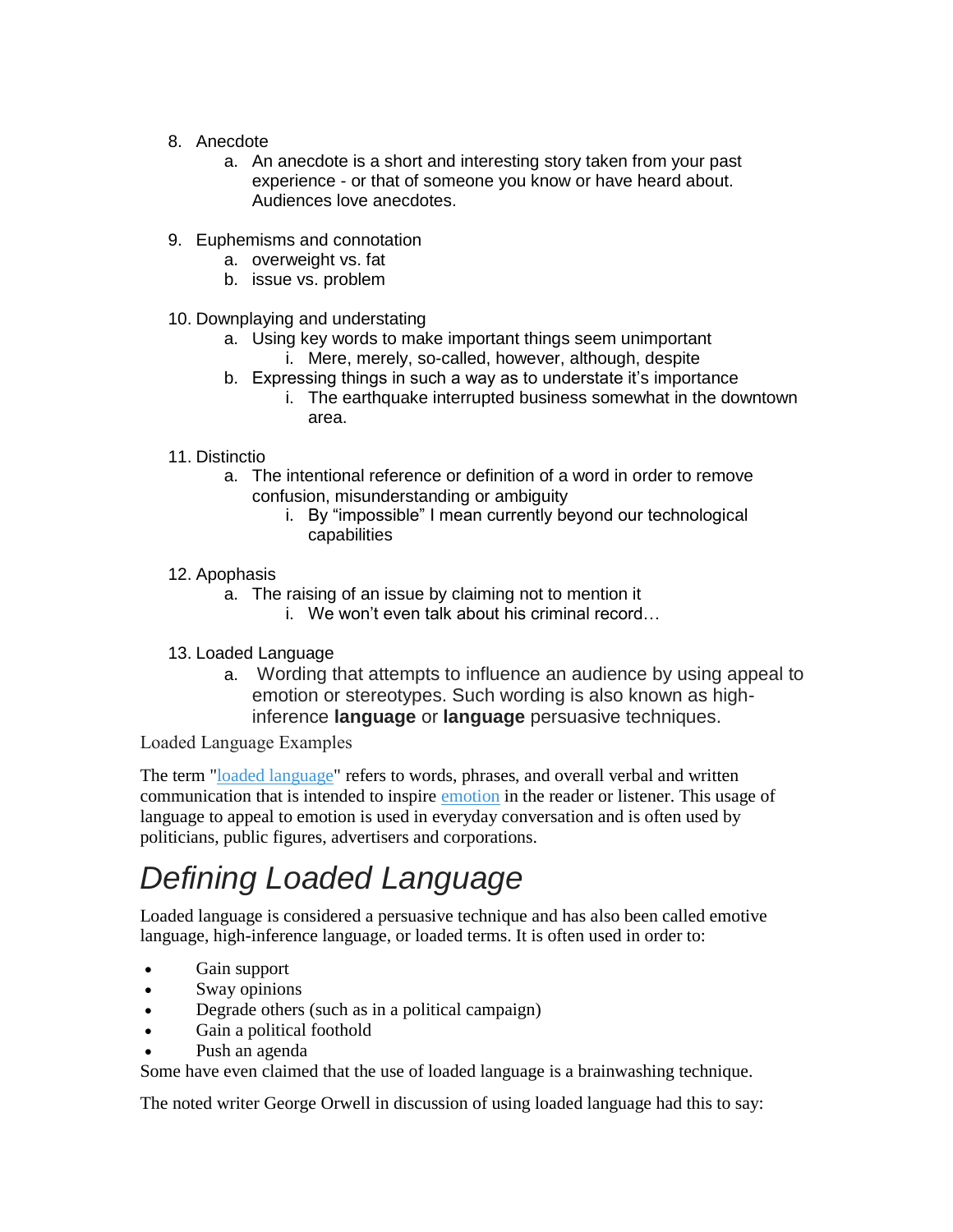"The word [Fascism](http://www.yourdictionary.com/Fascism) has now no meaning except in so far as it signifies 'something not desirable.' The words democracy, socialism, freedom, patriotic, realistic, justice have each of them several different meanings which cannot be reconciled with one another. In the case of a word like democracy, not only is there no agreed definition, but the attempt to make one is resisted from all sides. It is almost universally felt that when we call a country democratic we are praising it: consequently the defenders of every kind of regime claim that it is a democracy, and fear that they might have to stop using that word if it were tied down to any one meaning."

# *Loaded Language Examples*

Often, loaded language exists as a substitute for other words or phrases, one more negative or positive than the other depending on circumstance.

Some examples include:

- Bureaucrat vs. public servant
- Pro-death vs. pro-choice
- Regime vs. government
- Elitist vs. expert
- Infanticide or child murder vs. abortion
- Put up with vs. tolerate
- Put at a loss vs. bewilder

Loaded language can create an emotional image that is different in each person, based on their experiences and beliefs. Some examples include:

- Christmas
- Holiday
- **Abortion**
- Evolution
- Peace
- Justice
- Death
- Divorce
- Disease

Some other words that could be considered persuasive and therefore loaded include:

- Accurate
- Phenomenon
- Advantage
- Always/Never
- Categorical
- Effective
- Virtual
- Best
- Certain
- Confident
- Constitute
- Eliminate
- Convenient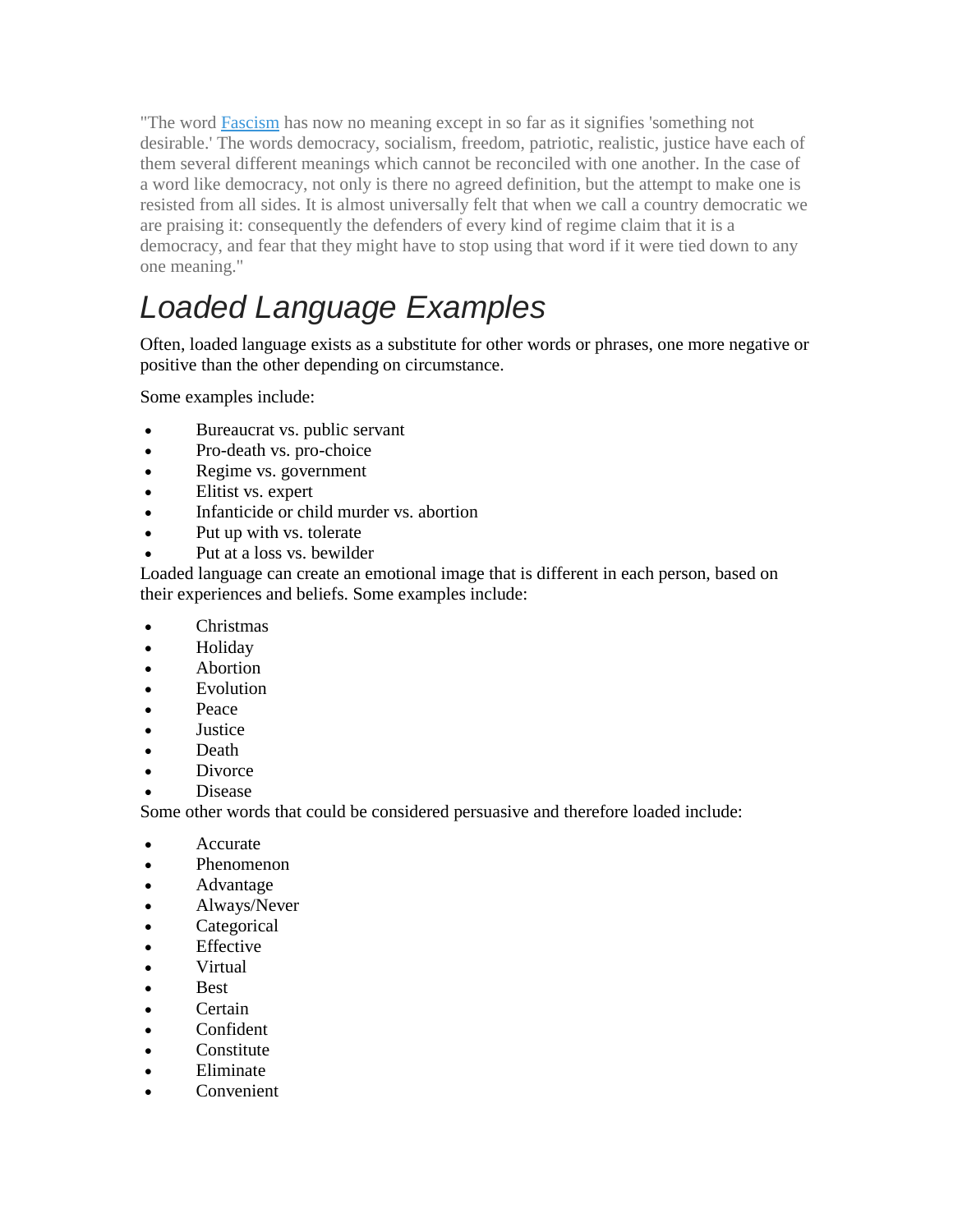- Definitely
- Effective
- Emphasize
- Expect
- Interesting
- Magnificent
- Most
- Exploit
- Epoch-making
- Most Important
- Popular
- Profitable
- Should
- Strongly Recommend
- Superb
- Historic
- Triumphant
- Superior
- Tremendous
- Truly
- Trustworthy
- Age-old
- Workable
- Worthwhile
- **Aggravate**
- Agony
- Veritable
- Atrocious
- Choice
- Confusing
- Cruel
- Inexorable
- Damaging
- Disadvantages
- Displeased
- Dreadful
- Harmful
- Harsh
- Horrible
- Inconsiderate
- Inferior
- Irritate
- Offend
- Ordeal
- Outrageousness
- Provoke
- Repulsive
- Severe
- Shameful